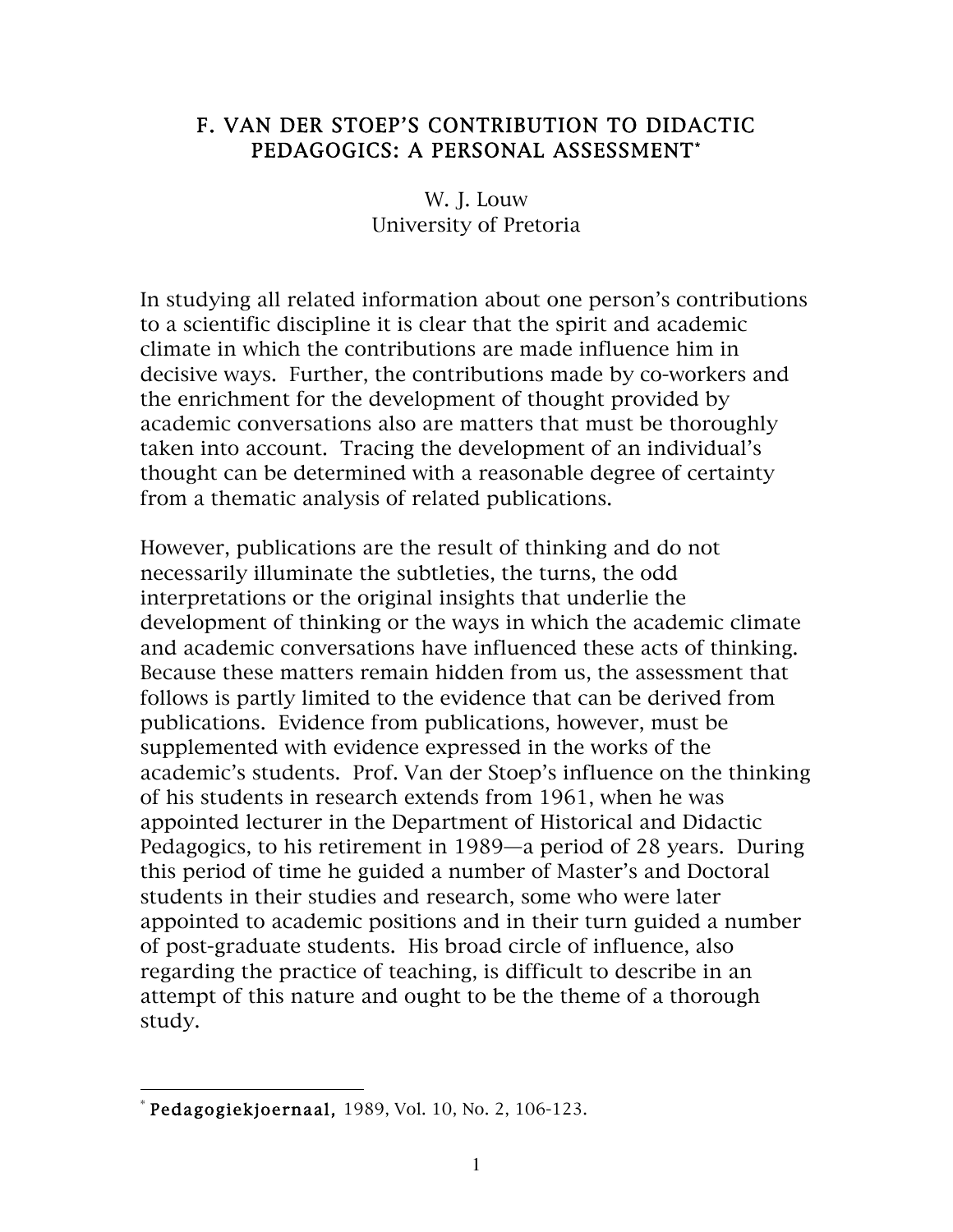A second limitation of an assessment of this nature stems from the time-space dimension. Simply not enough time has yet elapsed to make a purely objective and final assessment of Van der Stoep's contributions. In this regard, the Chinese notion of history and thus also the role of a person is sobering: all commentary about matters more recent than 2000 years is only journalistic! I got to know Van der Stoep when I was a student in 1965 and from 1968 as a colleague. In this almost quarter of a century I am able to view the growth of his academic thinking from a particular angle. This particular angle really implies a particular space, especially in the sense of academic space.

From the above it has to be concluded that this is my personal assessment of Van der Stoep's contribution to Didactic Pedagogics and cannot in any way claim completeness or even strict objectivity.

The academic and spiritual climate inherited by Van der Stoep is described in an excellent article by Mentz (1980: 86-100). He identifies three phases in the development of didactical-pedagogical thinking in the Faculty of Education and his classification is relevant here. The first phase extended from the establishment of the Department of Education in 1912, when it was located in the Faculty of Letters and Science, to 1937 when the Faculty of Education was established. The second phase extended from 1937 to the early 1960's, really to 1965, when Prof. F. van der Stoep was appointed head of the Department of Historical and Didactic Pedagogics. The third phase coincided with Van der Stoep's chairmanship of the department, that in the meantime had undergone various name changes, to the end of 1979 when from 1980 he was succeeded by W. J. Louw as head of the Department of Didactic Pedagogics and Subject Didactics. A fourth phase is added to Mentz's classification, namely, the period after 1980 when Van der Stoep was appointed as the first permanent full-time dean of the Faculty of Education.

This division is appropriate not only because it reflects the historical development of the Faculty of Education but because it also reflects the broad metabletical (historical) changes in European and Anglo-American thinking about Pedagogics, in general, and the thinking about Didactic Pedagogics in this faculty, in particular. Also, these divisions must not be viewed as watertight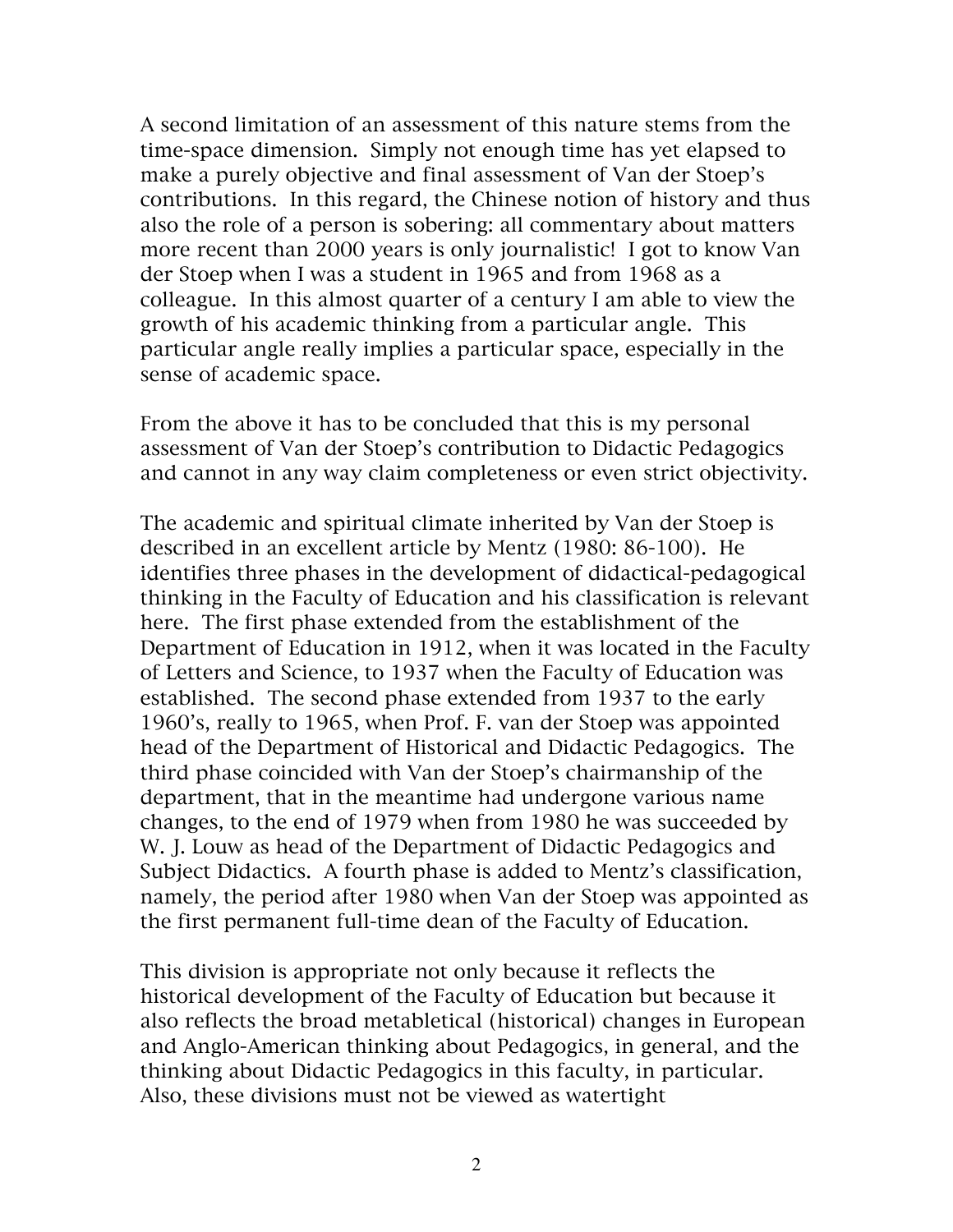compartments because changes in thinking occur gradually and elements of a particular view can be traced to a previous period and still can exercise an important influence in a succeeding period. On the other hand, there are particular scientific findings of a certain period that so grasp the essence of a matter that they form the point of departure and even the grounding of subsequent thinking. Frankl's image that he really stands on Freud's shoulders in order to be able to see what Freud has not seen perhaps clearly describes the dynamic of subsequent insights as well as developing academic thought.

During his initial student years at the University of Pretoria (1948- 1951) Van der Stoep became thoroughly conversant with the residuals of the first phase and the beginning of the second. Thinking in Education during the first phase was characterized by what today would be viewed as a scientistic-naturalistic interpretation of the nature of being human. Professors MacFadyen and J. C. Bosman carried this anthropological view of that time into Education via the available Anglo-American literature, and the focus of educational research (what today would be viewed as subject didactics) was strongly directed to schooling. The didactic interpretation of this scientistic-naturalistic anthropology amounted to what later was called material forming. Material forming amounts to exposing the pupil to as much learning content as possible with the aim of its errorless reproduction as evidence of effective learning. Learning was viewed as that psychological process by which the learner forms concepts, perceives, remembers, thinks and knowingly applies what he has learned to related life situations. Learning as a psychological process was explained in terms of the physiological processes of the senses.

This emphasis on content for the sake of content (the what of teaching) had the consequence that little attention was given to the how (didactic forms and modalities). The how also was not viewed as an area worthy of scientific analysis and interpretation. Research on teaching was directed rather to content and historicalcomparative studies grounded in empirical surveys and analyses especially were rampant. The contents of various school subjects in various countries were investigated and interpreted in order to create local syllabi.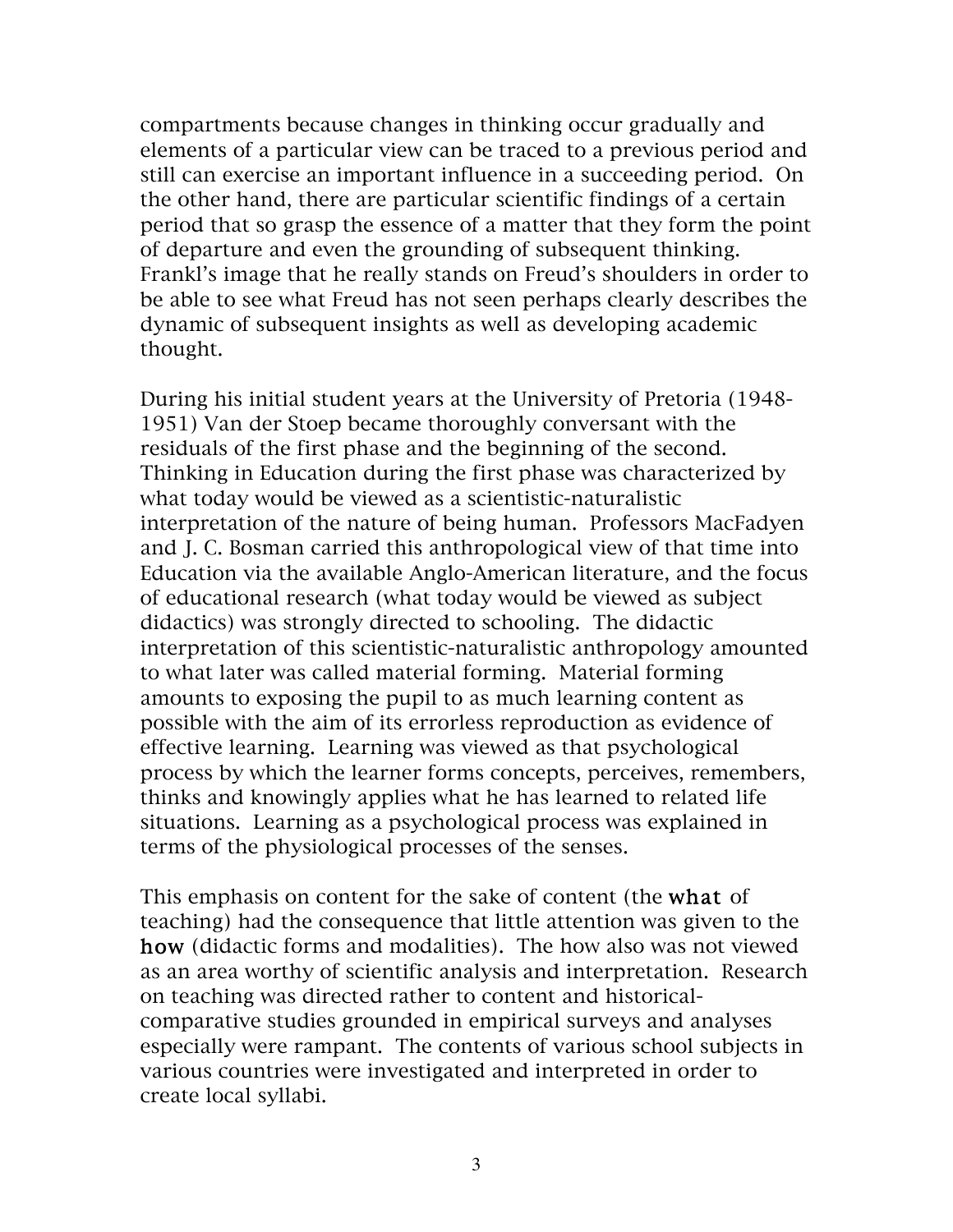When the didactic and subject didactic aspects of teaching were addressed this was rather casual and not the primary focus of scientific study. Examples of this are found in the works of J. J. N. Kruger (1932), I. M. Phipps (1933) and J. F. E. Havinga (1937). These authors suggest particular teaching methods, in general, and postulate didactic modalities for specific school subjects, in particular. The prescriptive nature of these postulates did not encourage penetrating studies of the didactic forms or even demand teleological interpretations of the didactic, as such, simply because the question of the scientific integrity of these pronouncements was not asked.

With his return from Holland, where he studied with the famous Ph. Kohnstamm, and especially after his appointment as head of the Department of Educational Psychology and Sociology in 1939, B. F. Nel ushered in a new turn in thinking about Education, in general, and Didactic Pedagogics, in particular, and thus began the second phase in the development of Didactic Pedagogic thought. As Mentz states, it was Nel's ideal "to extend to the faculty the Wurzburg School of the Psychology of Thought and its didactic application by the Amsterdam School of Kohnstamm" (loc. cit.: 88).

A turn in academic approach of this nature does not occur overnight. Since little literature was available on this new direction of thinking, and then only in Dutch and German, a new generation of academics had to be instructed in order to explicate further the new thinking before it could settle in properly. In this connection, Van der Stoep was exposed in his early academic forming to the views of material forming and to the first tentative didactic implications of the Wurzburg psychology of thought as interpreted by the Amsterdam school of Kohnstamm.

The Wurzburg psychology of thinking, as had been given form by Oswald Kulpe, was really a revolt or reaction against the naturalistic foundation of the psychology that was running rampant at the turn of the century. Kulpe and his co-workers had as their aim the study and possible explication of the higher mental processes of persons. From this research the following are some of the fundamental axioms derived that later would particularly influence thinking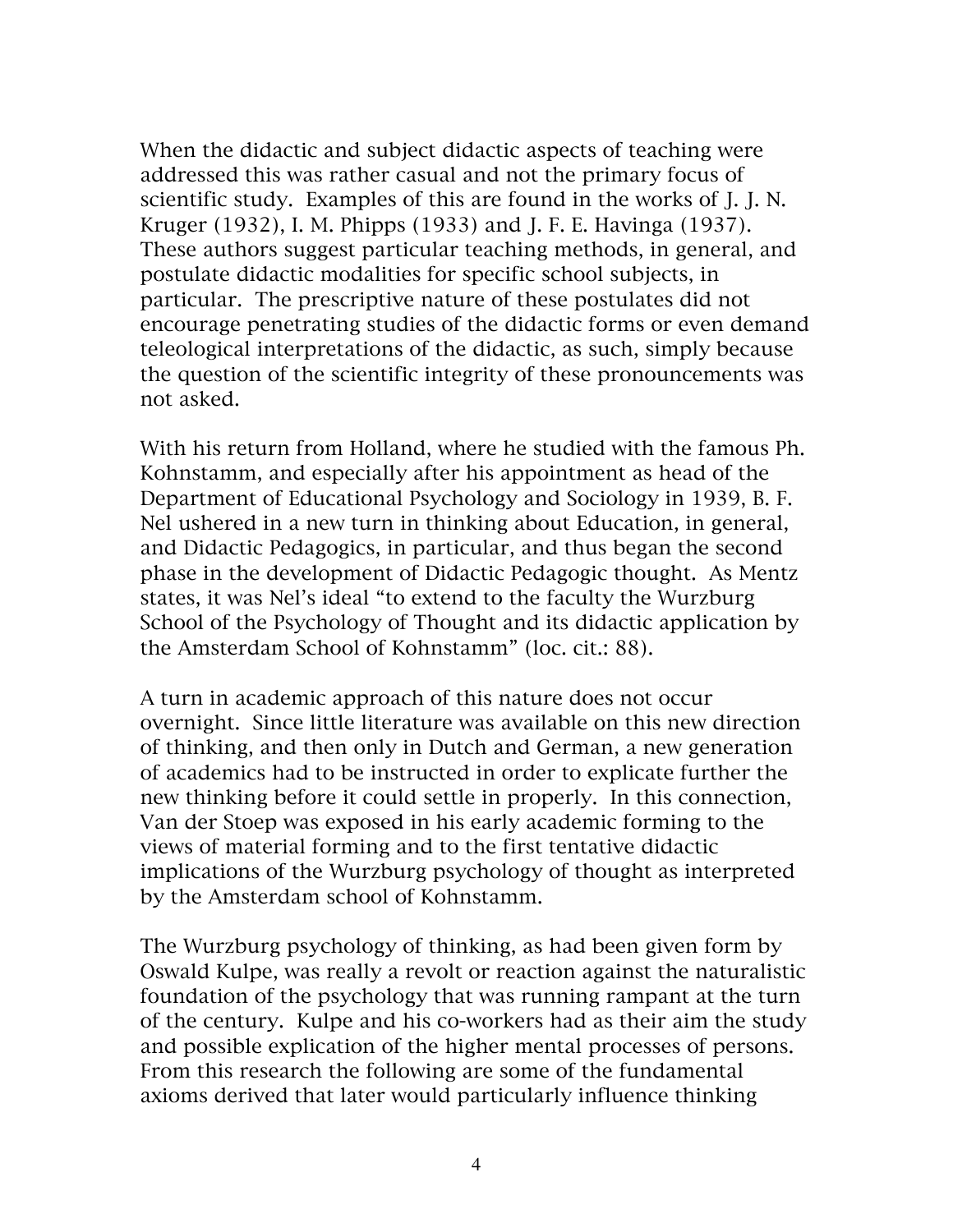about the Didactic: In thinking there are activities that essentially are imageless (in contrast to the association psychology of Locke and the presentation theory of Herbart); thinking is a conscious activity and it is a directed activity that is determined by the thinking task. Linking up with this the Cologne School developed the theory of layers of consciousness that differentiates among a concrete visual (individual images), a schematic (ideas) and an abstract (concepts) level of thinking.

The initial steps of the psychology of thinking and the theory of levels of consciousness can be viewed as corresponding to a new view of human being as a refined and more humane anthropology and was the point of departure for related research such as that of Otto Selz of Mannheim. Selz stressed the teleological (purposive) nature of thinking where related matters are interpreted via thinking in terms of aims and, further, that methods of solution can be mastered. Refining anthropological-pedagogical perceptions and the correlated pedagogical terminological design accelerated after World War II. This also provided the basis for the pedagogical interpretation and integration of the findings of existential philosophy and the phenomenological methodologists. According to Langeveld, "On the 'formative value' of subject matter" (1952: XIII), Kohnstamm was at the forefront of this development and as early as 1929 he had already expressed himself regarding Selz's psychology of thinking. As a student of Kohnstamm in the 1930's, Nel was thoroughly acquainted with his thinking about didactics and, in his turn, he acquainted his student Van der Stoep with this thinking. Van der Stoep identified himself early with Kohnstamm's view that the most important problem for Didactics is its scientific grounding. This problem would dominate his thinking for many years and only in 1972, with the appearance of "Didaskein", would he offer a provisional solution. But this is getting ahead of the development of his thinking.

During the 1950's Van der Stoep enrolled for the B. Ed. degree and completed the M. Ed. degree (both with honors) in 1960. In this period he made an intensive study of the "new" didactics of the Amsterdam School as interpreted by the Pretoria School under B. F. Nel's direction. He also took into account the research of fellow students, e.g., the work of A. J. Groenwald (1948) on object teaching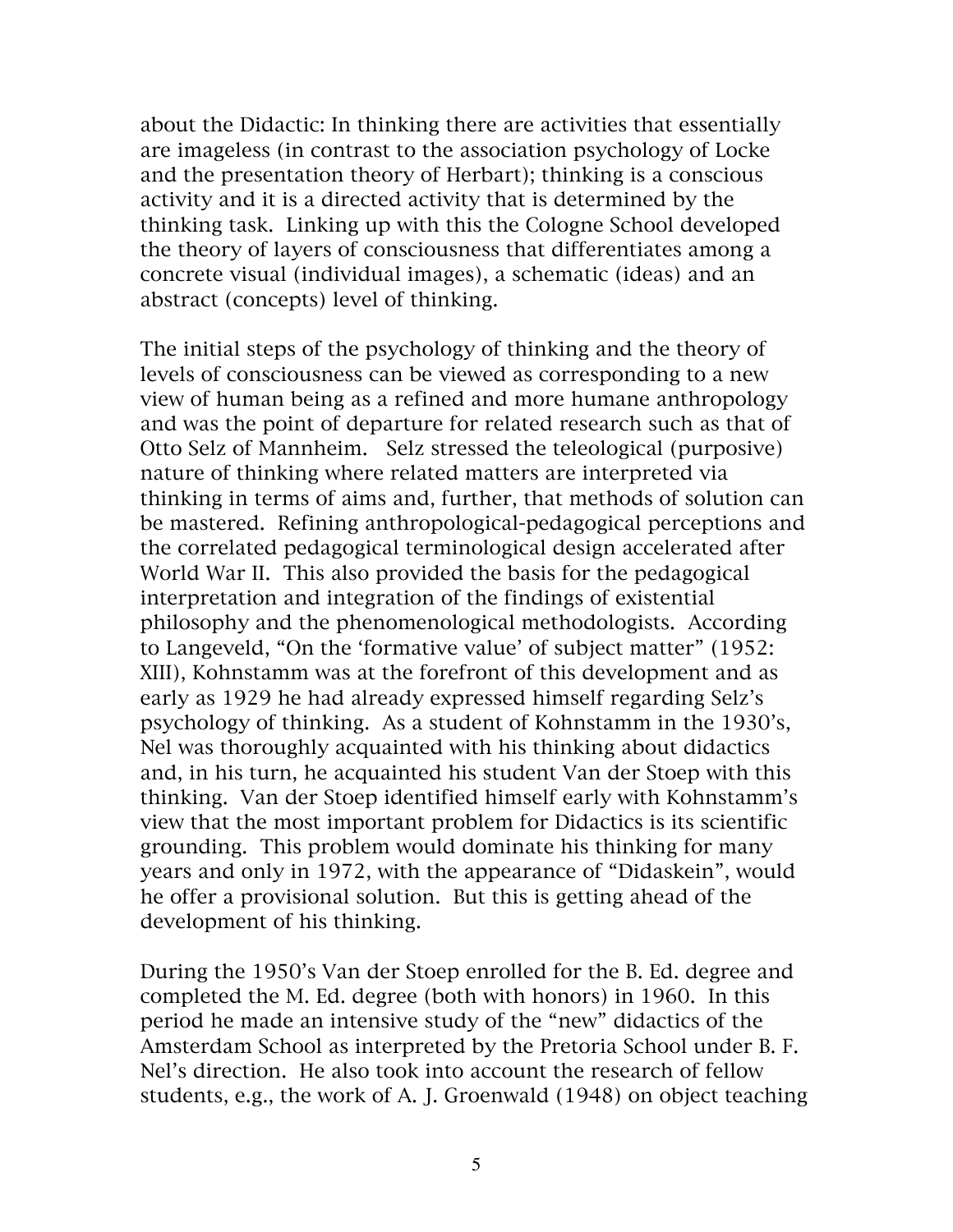in nature studies, M. C. H. Sonnekus' (1955) research on the educational film as visual medium, Van Tonder's (1954) research on improved teaching methods for increasing achievement in Mathematics, P. A. Duminy's (1958) related research on improving methods of teaching in History, A. P. Cronje's (1960) research on improving work methods in Arithmetic and A. A. van der Merwe's (1958) research on the didactic significance of the discussion lesson in teaching the Physical Sciences. This focus was partly a response to the school's task of developing technology and masscommunication media (in response to the knowledge explosion) after World War II, to interpret it in terms of curriculum and then integrate it into the school system. In part, this also was a response to the logical-causal imperative to harmonize teaching with the forms and processes of learning. In this process, as far as its aims and functions are concerned, the school was re-defined and restructured: it was the task of the school to form the child to an independent, responsible personality; the school must form the child as a totality; the school must educate the child in terms of the normative-ethical demands of the community; to the degree that a child acknowledges authority, to that extent the school gives him more freedom that is expressed in more self activity with the consequence that the class organization must be changed and supplemented with other individually directed forms of teaching; relevance as a didactic principle must be found in the curriculum and learning content must be directed to insight rather than ready knowledge; recognition must be given in school to the idea that by the choice of relevant content, the design of functional didactic procedures, and, didactic designs in the school must reflect the research findings of "Pedagogics" (Child psychology, Sociopedagogics, didactics, etc.).

The research during this period made a tremendous contribution to the regeneration of the school but did not address the problem of the grounding of the Didactic, as such. The reason for this clearly is that the responsibility for the didactic was in psychology and particularly in the psychology of thought; that is, didactic principles were viewed as consequences of psychological principles. A study of Kohnstamm's didactic conclusions (Kohnstamm, 1952) suggests that he did not attribute the ability or task to the Didactic to disclose its own structures but viewed it as a science for designing functional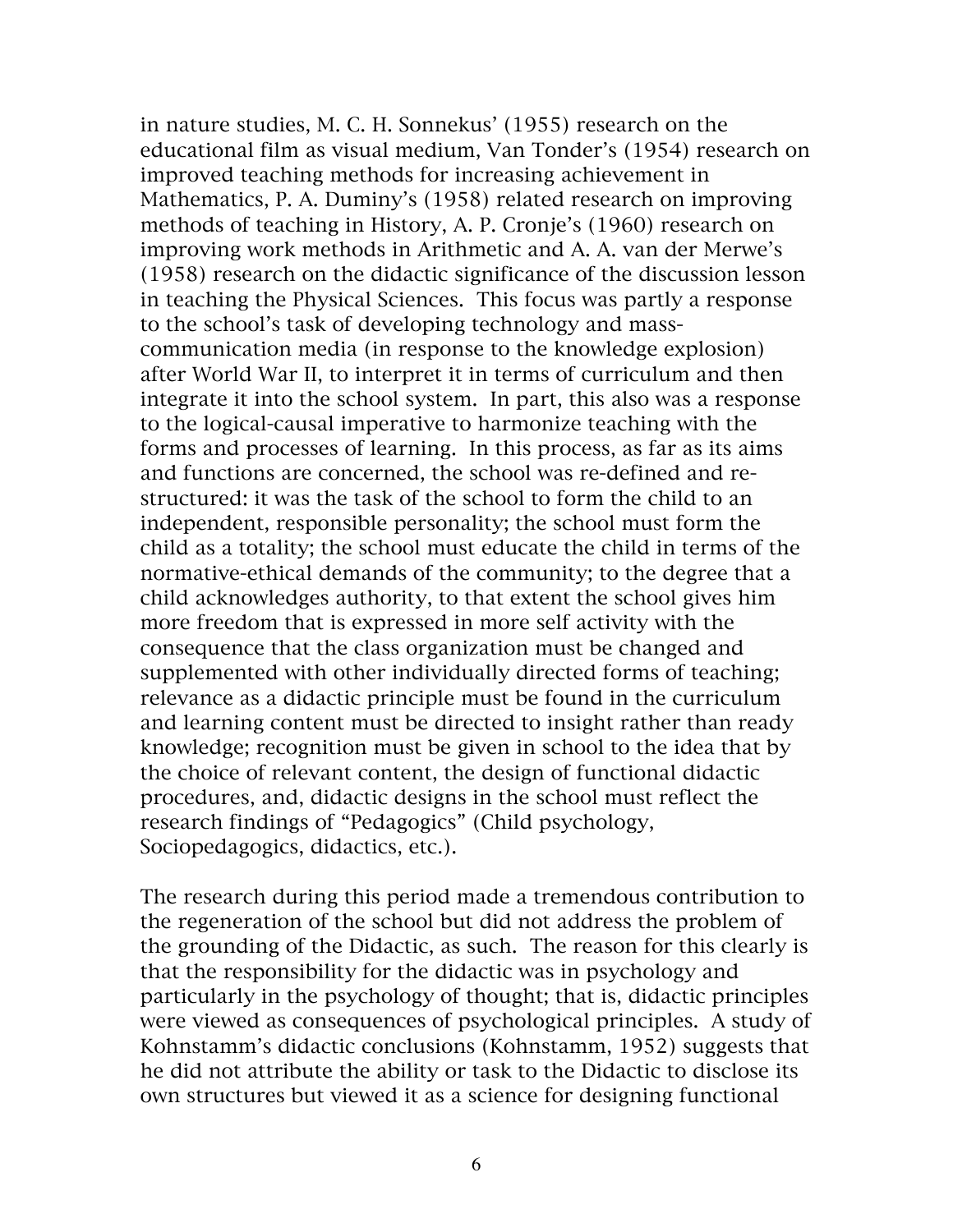structures for teaching practice based on the psychology of thinking; in other words, Didactics applies the findings of the psychology of thinking to its designs for practice.

In his research for his Ed. D. dissertation, published in 1965 by HAUM under the title "Taalanalise en taalevaluering as Pedagogies-Didactiese Diagnostiseringsmetode" (Language analysis and evaluation as a Pedagogic-Didactic method of diagnosis), Van der Stoep gave evidence that he had thoroughly ascertained the opinions of various schools of thought regarding language, learning and teaching. Since this study primarily addressed the orthopedagogic and orthodidactic task of diagnosis it is obvious that he had to thoroughly orient himself with respect to the essences of a child's lived-experiencing and experiencing of his situatedness and his attribution of meaning to it. In addition, with his clear phenomenological attunement it was necessary for Van der Stoep to venture with caution in illuminating the meaning and structure of the pedagogic situation otherwise the child's lived-experiencing, experiencing and attributing meaning to it cannot be understood because without clarity about this "problematica perennis" in the Pedagogic, no accountable scientific grounding is possible. The guidance he received from his teachers B. F. Nel and C. K. Oberholzer, and as far as the latter is concerned, his guiding and forming in systematic logic and introduction to ontology, was of decisive significance for Van der Stoep in his analysis of the pedagogic situation and especially the nature of the relationships in it. In his analysis of the relationships in the pedagogic situation Van der Stoep clearly realized that the prevailing interpretations of the structure and meaning of the situation and the nuances given to these interpretations are derived directly from the [philosophical] anthropological conceptions and perceptions of the various pedagogicians.

The refinement of this facet for interpreting the meaning and structure of the relationships in the pedagogic situation, that later became the point of departure for his didactic theory allowed him to thoroughly acquaint himself with the foremost thinkers and especially the leading German thinkers in this area. For example, he acquainted himself with the Christian personalism of Kohnstamm (1929), the phenomenological-anthropological views of Langeveld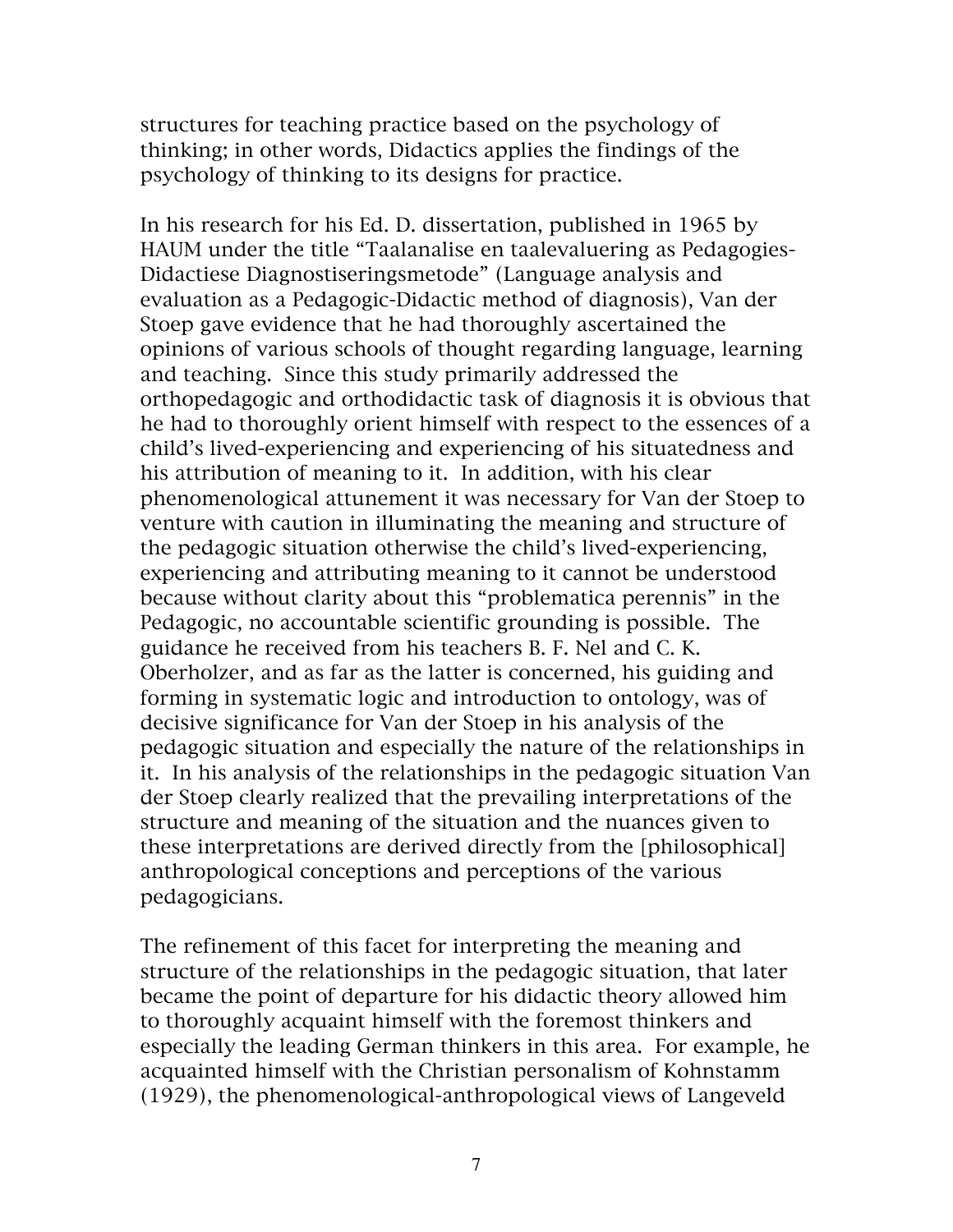(1961), the dialogical personalism of Buber (1968) and the existentialist-pedagogical personalism of Bollnow (1959). Van der Stoep's thorough philosophical-anthropological forming and preparation also made him receptive to Langeveld's (1961) phenomenological analyses of the pedagogic situation and his pronouncement that "situation" is the fundamental category of pedagogical theory (as well as the foundation of the Didactic). Klafki's (1955) first pronouncement about the adult's initiative (as imperative) for establishing a pedagogic relationship in the pedagogic situation and the meaning of content (norms, values, customs, etc.) in realizing the pedagogic relationships such as described by Ballauf (1966) were important points of departure for Van der Stoep's later grounding of the Didactic.

With his appointment as head of the Department of Historical and Didactic Pedagogics in 1965 (the beginning of the third phase in the development of thinking about didactics according to Mentz), Van der Stoep already was thoroughly formed in didactic Pedagogics, Pedagogics, philosophical anthropology, phenomenology and the practice of teaching. This background is expressed clearly in his inaugural address "Konstituering in teoreties-didaktiese perspektief" [Constituting in theoretical-didactic perspective] (1966). In this work he gives a clear indication that he no longer can accept a "didactics ensnared in the grip of traditionalism" (Mentz, op cit.: 92) and he assigns himself the task of founding in a scientific way the Didactic as a pedagogical discipline and, where possible, to regenerate practice. This resolve is expressed further in a 1968 article published in the journal Paedagogische Studien with the title "Probleme rondom 'n fundering van die didaktiek" [Problems regarding the grounding of the didactic]. In this work he also sought to link up with the fundamental questions in Philosophy, especially regarding the ontological-anthropological moments of the person-world relationship. The line of thought identified in this connection is expressed in the conclusion that ontology permeates the anthropological and, from there, the pedagogical and, finally, the didactic. During this period there were a variety of didactic matters that claimed his attention, e.g., the learning assignment as a task for the teacher, learning material as a problematic matter for didactics, didactic foundations of modern teaching, a pedagogical explanation of the didactic, etc. At the same time Van der Stoep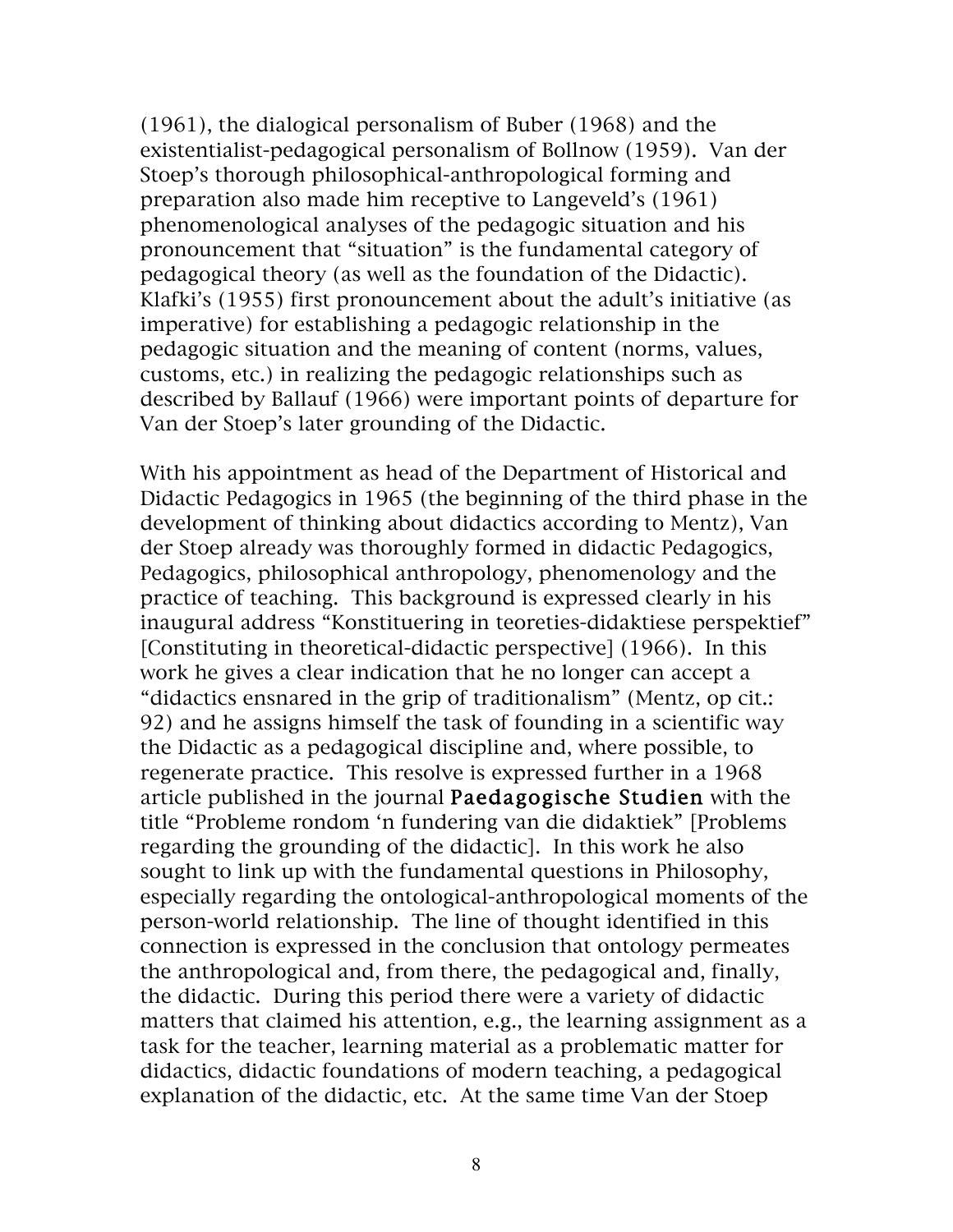prepared himself for his sabbatical leave that he spent in Heidelberg, Germany. In this preparation he applied himself to the theories of forming written by German Didacticians and in this regard he acquainted himself with the thinking of Nohl (1949), Weniger, Spranger (1949), Litt (1961), Derbolav (1960), Klafki (1964), etc.

With the appearance of Klafki's work "Das Paedagogische Problem des Elementaren und die Theorie der kategorialen Bildung" [The Pedagogical Problem of the Elementals and the Theory of Categorical Forming] in 1959, and especially his revised and expanded edition of 1964, the didactic polemic between formal and material forming finally was neutralized. The meaning of the concept "forming" that, on the one hand, refers to an inner change as a result of the formative value and quality of the content (this is the unlocking task of the adult) and, on the other hand, to the quality of change that is expressed in a more responsible and accountable relationship with reality (the child's readiness to unlock himself—encounter is a precondition) are the central moments in Klafki's view of categorical forming that are actualized by means of this double unlocking. Klafki's explanation of "categorical" in categorical forming involves the didactic meaning of exemplary teaching and learning, an aspect of the theory to which Scheuerl, Wagenschein, Derbolav and others had given attention. During his stay in Germany, Van der Stoep not only penetratingly studied these aspects of didactic theory but during personal discussions with the academicians mentioned and others he identified as the central remaining problem the limitations of their theoretical pronouncements for scientifically grounding the Didactic. The reason for this is that although the problems regarding theories of forming were neutralized and had decisive significance for didactic theory building, the whole of the didactic event and structures still were not addressed.

It takes academic courage and conviction to doubt the principles of the theory of categorical forming as a grounding of the Didactic because the unlocking of content with formative value directed to meaning and quality and the child's correlated readiness to open himself to the meaning of the content result in change that amounts to an improved (more accountable and responsible) relationship of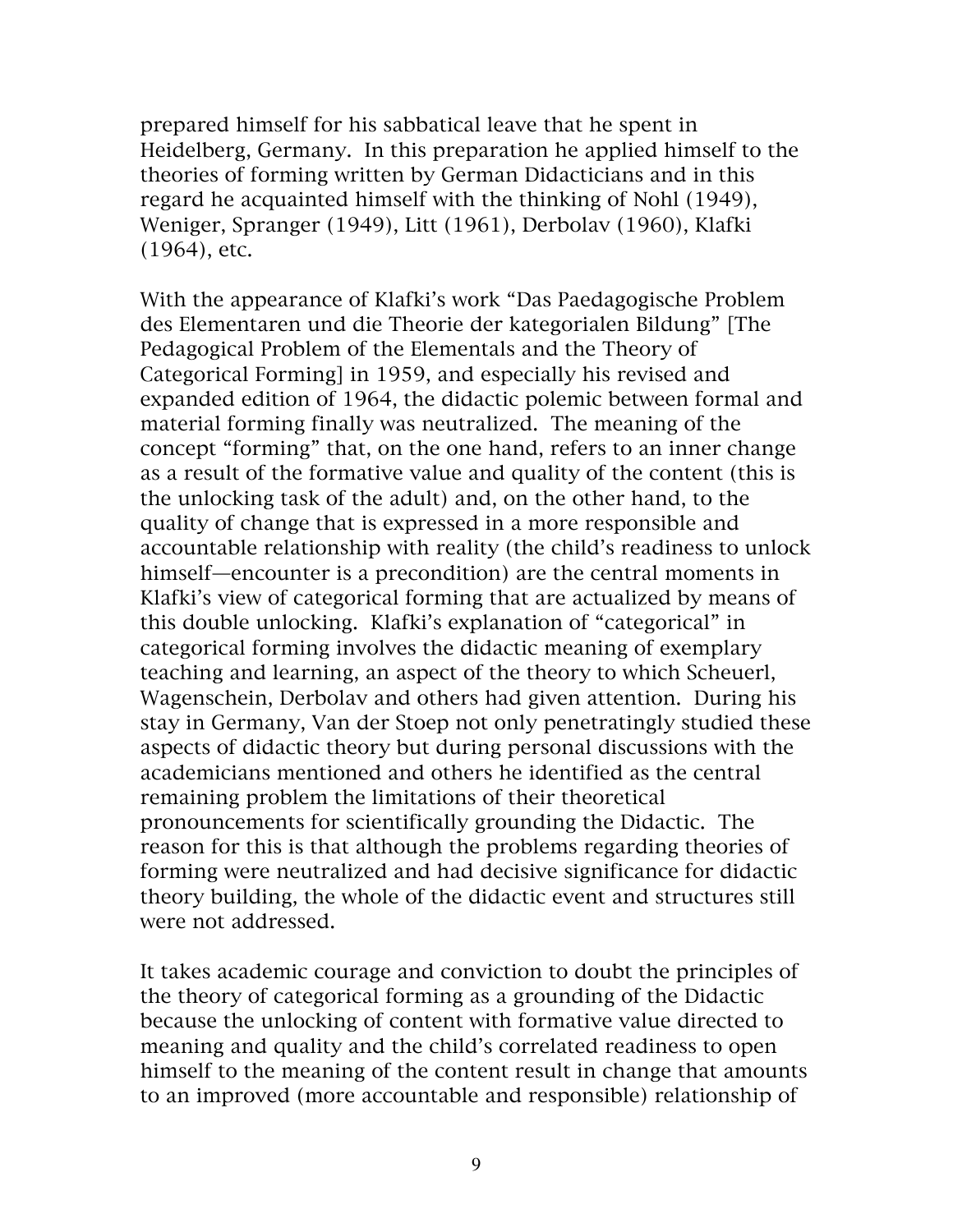the child to the relevant reality. It is clear that this evidence is so convincing that proposing the theory of categorical forming as a grounding of the didactic can make a claim to legitimacy.

Even so, the theory of categorical forming, as structure, and exemplary teaching, as dynamic, still do not make pronouncements about content and the learning psychological moments that elucidate the relation between child and learning material – they illuminate neither the how of the dynamics in the adult-child's activities nor how the teaching ought to occur in order to reach the state of being formed. The interpretation of exemplary teaching as a way of bringing about the categories (meaning) of the content suggests, to a degree, a possible "how". Are there others?

To be able to address this question in any sense Van der Stoep turned himself to the original experience of teaching and from the first ontological category of "being-in-the-world" he reasoned about the matter in phenomenologically consistent ways. In this task the works of F. J. J. Buytendijk (no date), E. Fink (1960), H. Hetzer (no date), L. Kaufmann (1965), P. Moor (1962), A. Russel (1965), H. Scheuerl (1954) and G. Von Kujawa (1949) provided him with an important perspective on child play and on its anthropological significance. The works of R. Bang (1968), H. Fischer (1965) and O. Haase (1953) also offered him valuable insights into conversation in a didactic context. With his return from Germany, Van der Stoep in 1968 published his response to the question asked above in the book "Didaktiese Grondvorme" [Didactic Ground-forms]. This contribution to didactic theory building and the grounding of didactic theory is Van der Stoep's most important publication of the first period of his academic thinking and became the point of departure for a great number of research projects of colleagues and students. As an example of this influence the research of C. J. van Dyk is mentioned that in 1969 resulted in his D. Ed. dissertation titled "Vanaf vorming (Bildung) tot eksemplariese onderrig en leer: 'n didakties-pedagogiese strukturering" [From forming to exemplary teaching and learning: a didactic-pedagogic structuring] as well as the work of S. J. Gous in the same year titled "Verantwoording van die Didakties-Pedagogiese" [Justifying the Didactic Pedagogic].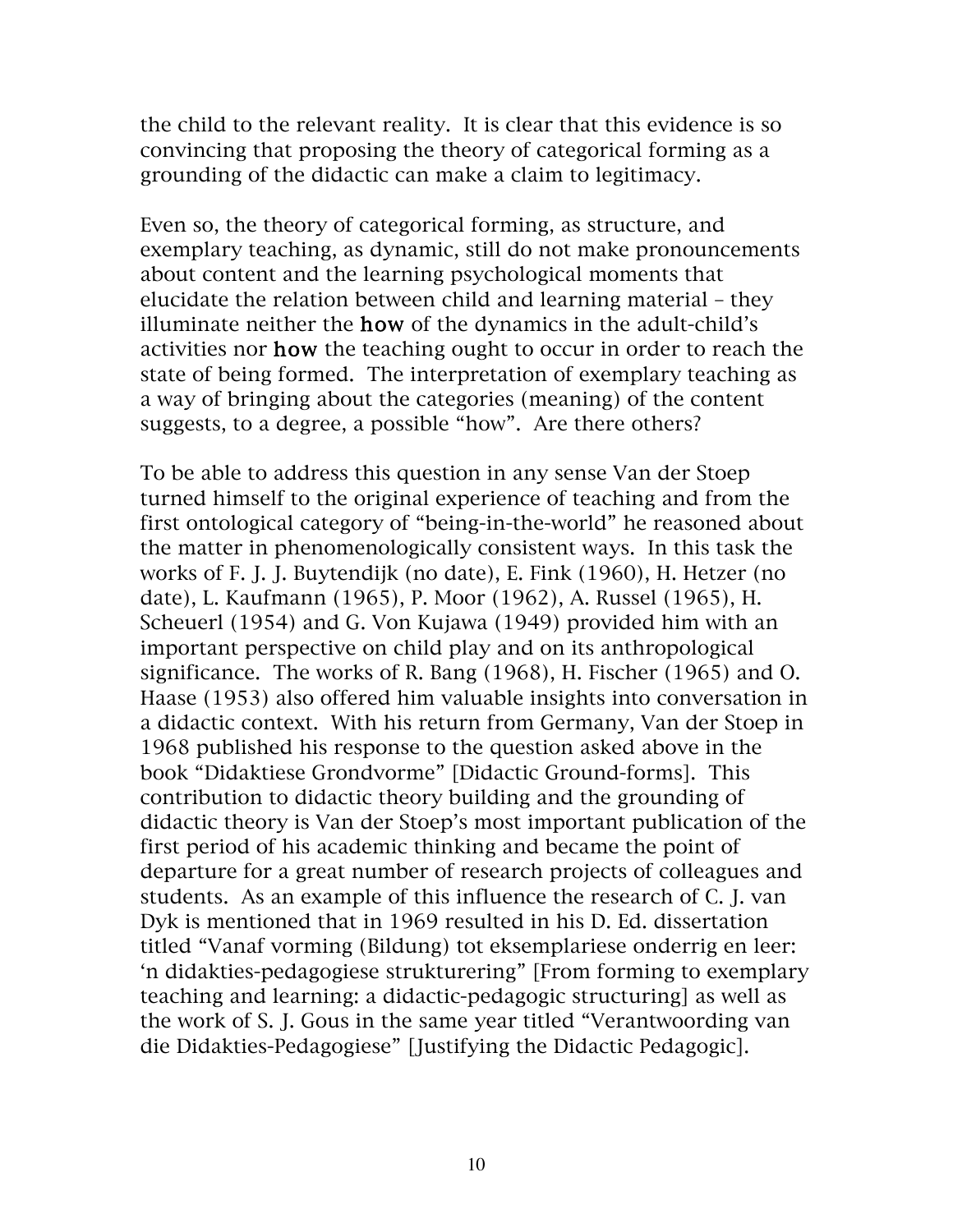The most important finding of "Didaktiese Grondvorme" is that in original experience a person's relationship to reality shows a harmony between his forms of living and his lifeworld. Forms of living are those repeated activity structures that a person engages in to address the demands of his lifeworld; thus, forms of living are differentiated according to the nature of the demands of the lifeworld. Forms of living are not purely mechanistic reactions to these demands but are principal ways of giving meaning to the lifeworld. The harmony between life form and lifeworld is, according to its nature, directed to giving sense and meaning and thus to purposive experience, and forms of living eventually are formalized into everyday and familiar forms. From his analyses it was clear to Van der Stoep that all life forms have didactic significance either as teaching content or as didactic ground-forms: as for the latter, those life forms that support teaching and learning, i.e., that have significance for teaching, qualify as didactic groundforms. From all of the forms of living Van der Stoep postulated play, conversation, example and assignment as didactic groundforms and the rest are considered to be teaching content. These didactic ground-forms provide the context of the teaching activities and have important implications for designing teaching methods in formal teaching situations.

In addition to elucidating the didactic ground-forms and their function in overcoming the separation between person and world (child and content), fundamental-didactic thinking still had to address the problem of integrating all of the related pedagogic and didactic data into a pedagogic-didactic theory and to ground the theory. Van der Stoep assumed this latter task and in 1972 the fruits of his thinking were published under the title "Didaskein" [Didactics]. Irrespective of Van der Stoep's deliberations on a scientifically accountable point of departure for didactic theory building, the time-concrete imperative as an aspect of the problem of teaching/learning and the dictates of other pedagogic perspectives on "didaskein", in this work he also gives attention to the categorical structure of teaching and he interprets pronouncements about the original experiencing, lived-experiencing and learning didactically-pedagogically. He closes this work with a didactic analysis of the category "unlocking reality" and gives a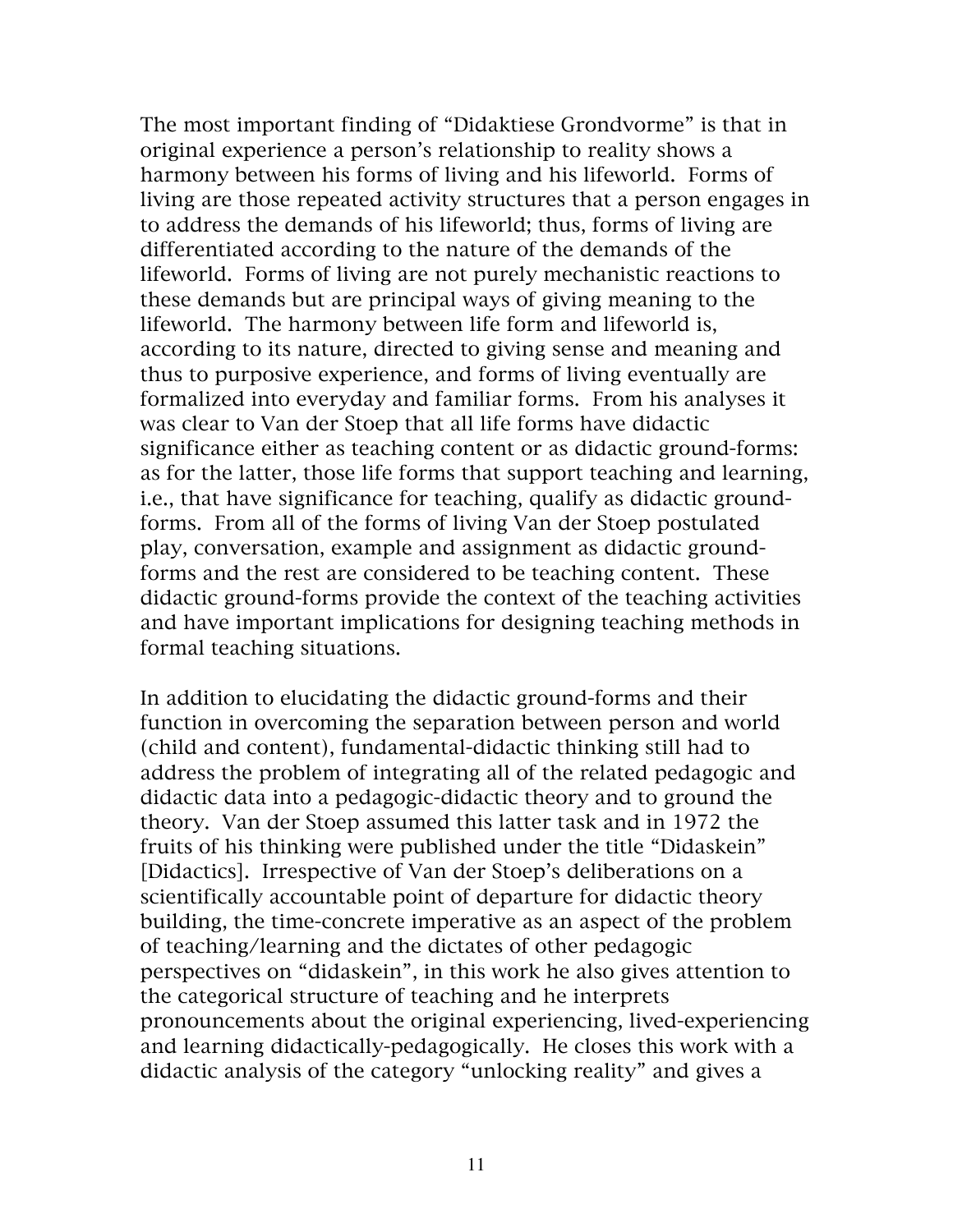preliminary interpretation of the origin as well as the form and content aspects of the lesson structure.

What perhaps is of greater importance in this work is Van der Stoep's conviction that thinking about didactics essentially is pedagogical thinking, i.e., didactic theory building must show and provide evidence of how the pedagogic is actualized within the didactic because the pedagogic is actualized only in terms of the didactic while the meaning of the didactic is in the pedagogic. The line of thinking followed here is from ontological anthropology, through the pedagogic, to the didactic, a line that is necessarily phenomenologically as well as personalogically-ethically accountable.

"Didaskein" not only made an important contribution to pedagogicdidactic theory building but especially to the grounding and even point of departure for comprehensive research projects, often diverse in nature. An example is the research by W. J. Louw for the D. Ed. degree in 1972 with the title "An evaluation of the responsibility of the university regarding the training of secondary school teachers" and his later work (1973) "Die skool as sosiale instelling" [The school as a social institution] and in (1975) "'n Verkenning van die snyvlak tussen die didaktiese en sosiopedagogiek" [An exploration of the interface between the didactic and sociopedagogic].

With the appearance of "Didaskein" the second phase in the development of Van der Stoep's didactic-pedagogic thinking closed and the academic task that followed was to design practice from overarching functional Didactic-Pedagogic structures. This shift in focus represents the third phase in the development of Van der Stoep's thought: increasingly the consequences of an accountable didactical-pedagogical theory for practice occupied his attention and this influenced the research of his co-workers and students.

The first task then was to further refine the initial pronouncements about the passage from didactic-pedagogic theory to teaching practice that was addressed in the last part of "Didaskein". In this work Van der Stoep was assisted by C. J. van Dyk, A. Swart and W. J. Louw and in 1973 "Die Lesstruktuur" [The Lesson Structure] was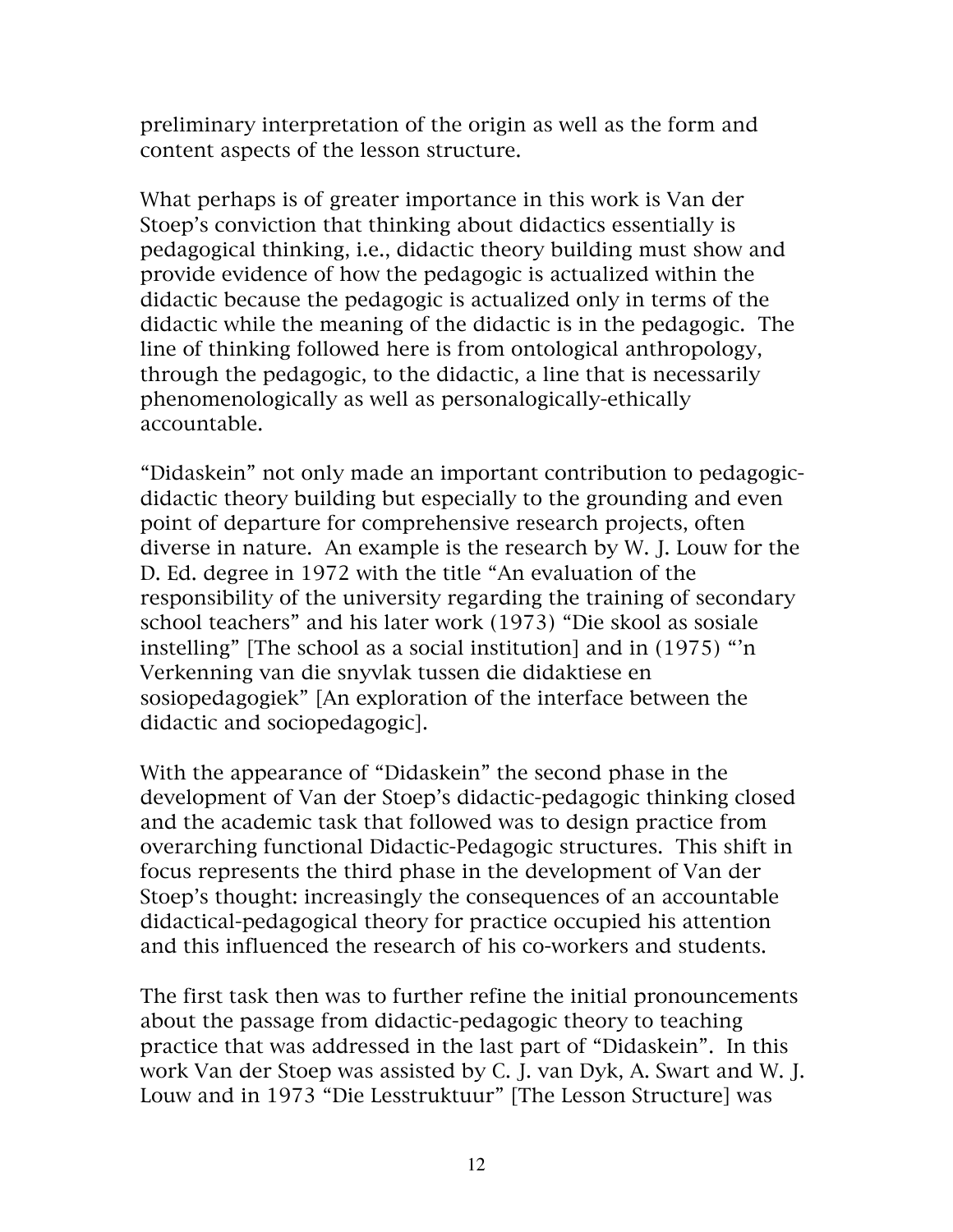published. In this work the theoretical pronouncements about Didactic Pedagogics are interpreted and integrated into a general didactic structure that provides a blueprint for designing particular lesson situations, especially for subject didactics but also for orthodidactics. The systematization of didactic-pedagogic theoretical pronouncements in "Die Lesstruktuur" first focuses on describing the essences of the lesson structure, its origin and the necessity of accounting for a teaching aim. The second part deals with the lesson form and the connections among fundamental didactic forms, teaching methods, the methodological principles of the inductive and deductive approaches and the forms of ordering the learning material. The third part illuminates the didactic modalities in terms of the methods and functions of teaching and learning aids (teaching media). The work is closed with an exposition of preparing a lesson accountably as well as with several examples of lessons.

An analysis of the publications of lecturers and students in the department after the appearance of "Die Lesstruktuur" testifies to exceptional academic achievements among which are the scientific rigor with which relevant problems in subject didactics, orthodidactics, curriculum studies and tertiary teaching are approached and the scientific quality of this research. "Die Lesstruktuur" not only gave clarity and direction to the course and nature of research in the Department of Didactics but also provided a point of departure for related research in other departments in the Faculty of Education. In this connection, the work of [the psychopedagogician] M. C. H. Sonnekus (1975) "Onderwyser, Les en Kind" [The Teacher, the Lesson and the Child] is mentioned in which an original further interpretation is given of the two matters of "teaching" and "learning". The work of W. A. Landman (1977) "Fundamentele Pedagogiek en Onderwyspraktiek" [Fundamental Pedagogics and Teaching Practice] represents a fundamental pedagogical interpretation of the lesson structure that also strongly influenced his later fundamental pedagogical pronouncements about giving a lesson and about the curriculum.

Irrespective of Van der Stoep's thorough involvement with the problem of the grounding of Didactic Pedagogics, from 1961 he was intensively involved in teacher preparation. In this regard, he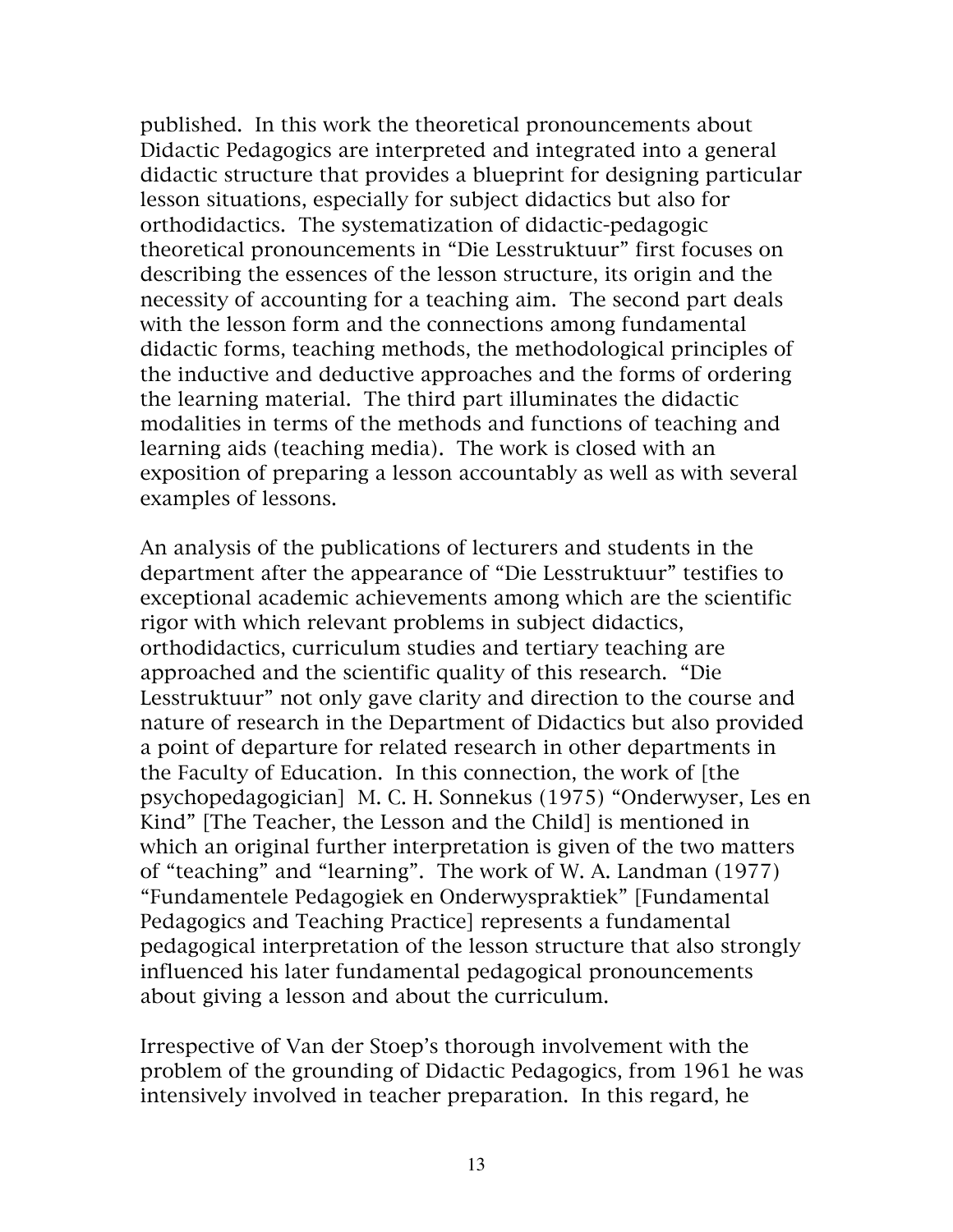realized early that the absence of a textbook for teachers of Didactic Pedagogics that reflects the new directions of thinking in Pedagogics and Didactic Pedagogics not only represents a deficiency in training teachers but also can restrain the development and renewal of teaching in the Republic of South Africa. In 1968 he published, with his brother, Dr. O. A. van der Stoep (Head of the Lynwood Primary School) "Didaktiese Orientasie" [Didactic Orientation] to fill this gap. This work quickly had an important place in the training of teachers and was adopted by most Afrikaans [speaking] universities and teacher training colleges. In this way Van der Stoep solidified his position as one of the foremost didacticians in the country, not only as a theoretician but also as a practitioner. In 1973 the book was translated into English and published under the title "Didactic Orientation" to also satisfy the need of English speaking teachers for a comprehensive and scientifically contemporary work in Didactic Pedagogics.

The turn and renewal in thinking about didactic pedagogics ushered in after the appearance of "Didaktiese Grondvorme" (1969), "Didaskein" (1972) and "Die Lesstruktuur" (1973) gave rise to a reevaluation of "Didactic Orientation". Further, as one looks at the scope and nature of the publications appearing in the late 60's and early 70's in the Faculty of Education it is obvious that new insights and perspectives in other academic departments had particular relevance for Didactic Pedagogics and especially had important curriculum implications for teacher training. These insights and perspectives first had to be interpreted didactically before they could be integrated into the theoretical scheme of Didactic Pedagogics and before their functional possibilities for teaching could be clarified. In order to address this matter "Didactic Orientation" was replaced in 1976 by Van der Stoep and Louw with the publication "Inleiding tot die didaktiese pedagogiek" [Introduction to Didactic Pedagogics] and in 1984 "Didactic Orientation" was replaced by the work "Didactics" [in English] by the same authors.

It was especially "Inleiding tot die didaktiese pedagogiek" that had received wide attention. Irrespective of several printings a third revised edition was published in 1984—this edition is now (1989) in its second printing. Certain themes from the first printing were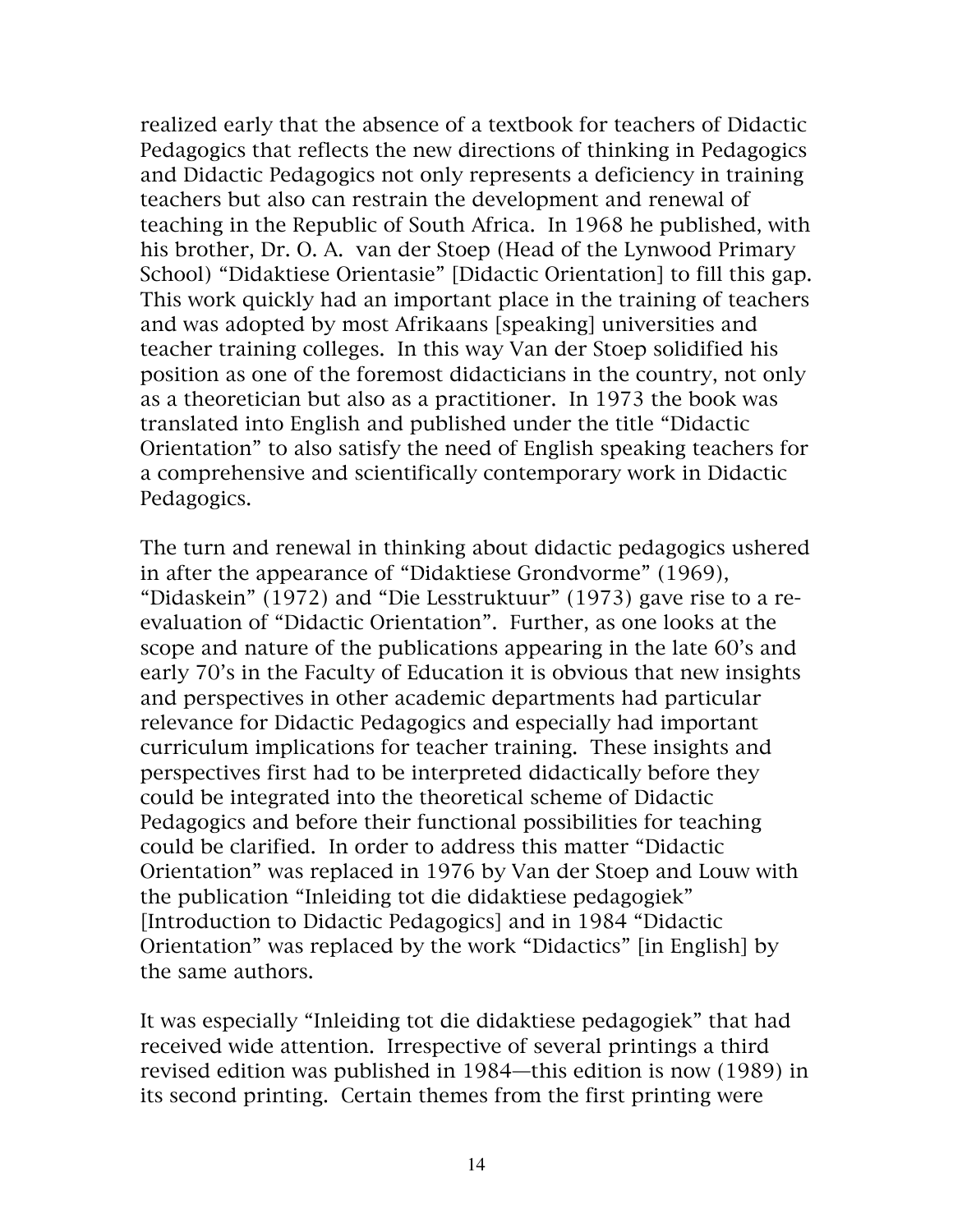retained but radically revised while the third edition was expanded to include chapters on the curriculum and on non-formal teaching. The latter chapter on non-formal teaching really reflects the last phase of the development of Van der Stoep's thought and will be treated more comprehensively below. In a certain respect "Inleiding tot die didaktiese pedagogiek" represents an important facet of Van der Stoep's influence on thinking in Didactic Pedagogics and in the practice of teaching as such: an entire generation of Afrikaans speaking student teachers at most universities and teachers colleges were exposed via this work to the most contemporary didacticpedagogic insights. The impact of "Didactics" perhaps was not as wide but the fact that this work was intensively studied at several Black universities and teachers colleges presumes a certain influence on Black teacher's thinking about Didactic Pedagogics as well as on a re-evaluation of their teaching practice. One of the first signs of this influence is the increasing number of Black teachers who enrolled in graduate training in the Faculty of Education. This also stresses that Van der Stoep's contributions to and influences on academics and the science of teaching are not limited to a certain linguistic and cultural group.

In 1977 Van der Stoep published with C. J. van Dyk "Inleiding tot die vakdidaktieke" [Introduction to Subject Didactics] in which the grounding of Didactic Pedagogics as an overarching structure is drawn out in systematic ways after particularizing and nuancing these structures for subject didactics, but where Subject Didactics as a Pedagogic discipline is founded and described for the first time. With this work Van der Stoep completed a line of thinking that is described as ontological-anthropological-pedagogical-didacticalsubject didactical.

From his appointment as permanent full-time Dean of the Faculty of Education in January 1980 he was increasingly occupied with national teaching activities. In this connection, for example, he assumed a leading role in the Human Sciences Research Council's "Research on teaching in the Republic of South Africa" that in 1981 resulted in the familiar De Lange Report. His contribution regarding the task of curriculum for the future and his insights about the integration of various teaching systems and forms into the total teacher supply for the Republic of South Africa resulted in the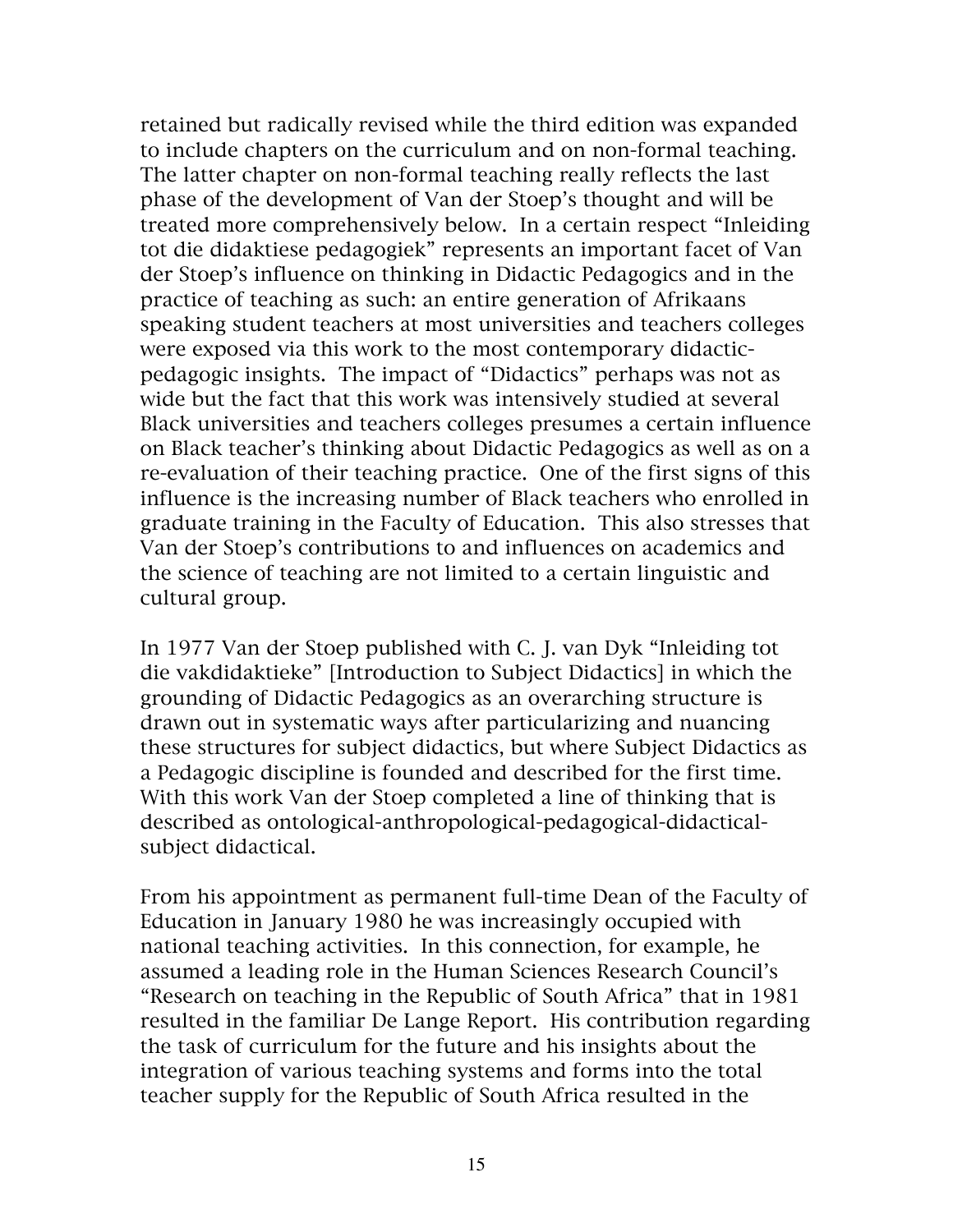Government's White Paper on teaching policy in connection with the De Lange Report. Van der Stoep's exposure to and involvement in the national problem of teaching provided him with an academic platform from which he, in direct ways, participated in teaching policy. In this connection, e.g., he served for a time on the Scientific Advisory Board to the Prime Minister.

This exposure to the hard reality of, e.g., the demographic trends in the R. S. A. and the demands that this placed on the teacher supply and system forced him to direct his academic focus to relevant problems. For him it was quickly evident that the existing formal teaching system simply could not fulfill the contemporary or future teaching needs and that other forms of teaching, supplemented by the existing system, would have to be integrated. It is for this reason that during the academic year 1982/1983 he spent his sabbatical leave in Klagenfurt, Austria, intensively studying the nature and essence of non-formal teaching. In addition to various articles resulting from this work, in 1984 he published his insights in the book "Non-Formal Education" [in English]. In all respects this study is viewed as of cardinal importance and in 1984 the Human Sciences Research Council assigned a research unit to him for studying all aspects regarding the problem of non-formal teaching. Under Van der Stoep's leadership, and with funds from the research unit, to date non-formal teaching has involved 33 projects. From these reports 7 were a basis for M.Ed. theses and 4 Ph.D. dissertations. When the unit will end in 1990 a total of 50 projects will have been involved and an additional number of master's and doctoral degrees will have been awarded. In itself this work represents a significant and great contribution to teaching in the R.S.A.

Van der Stoep has been honored many times for his contribution to Pedagogics and teaching: in 1981 he was honored by the South African Academy of Science and Arts and in 1982 he received an honorary medal from the South African Association for the Advancement of Education. Van der Stoep's contributions to Pedagogics, in general, and didactic Pedagogics, Subject Didactics and Non-Formal Education, in particular, really are found in the academic forming of his students and the inspiration he provided to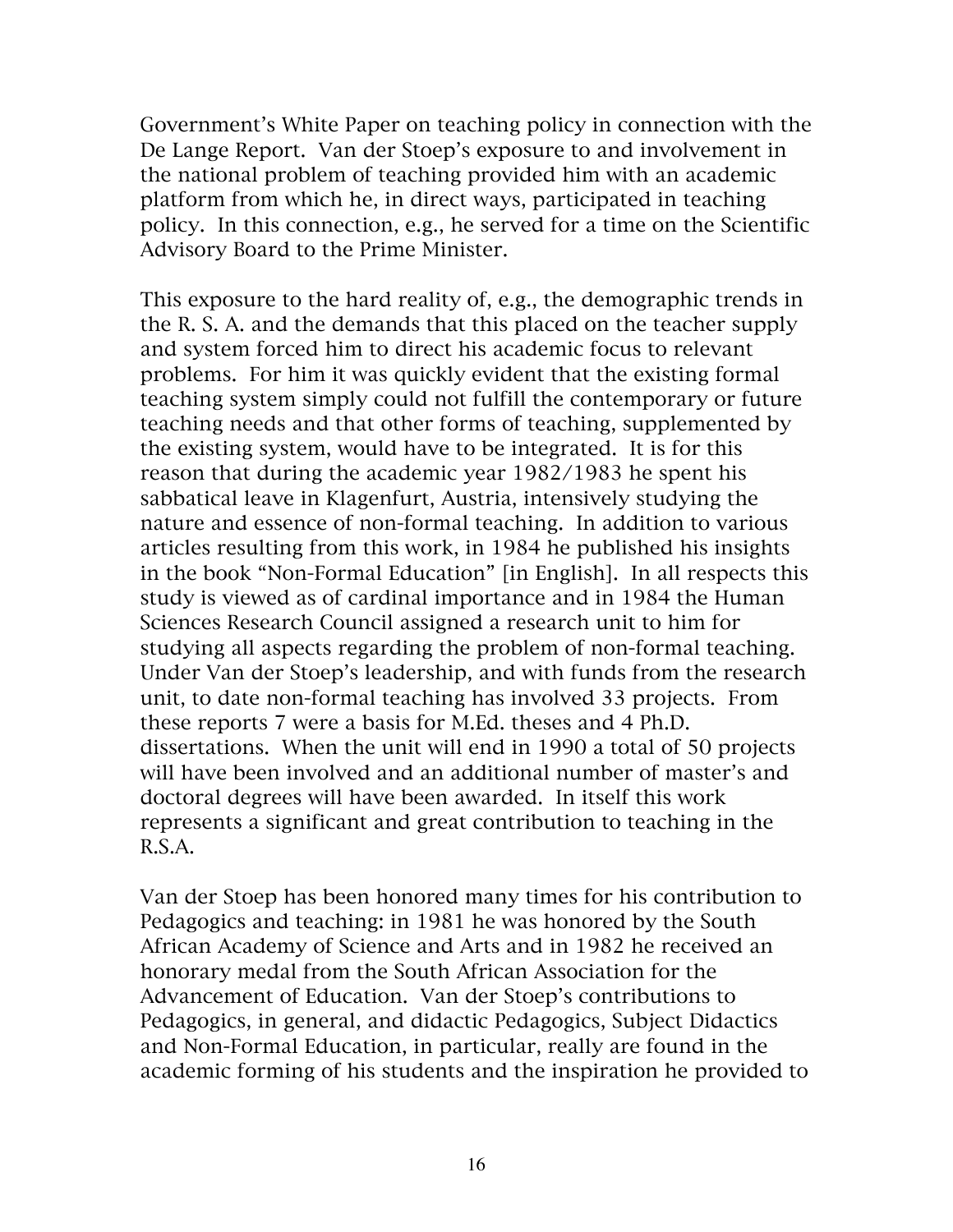his colleagues. His example of academic excellence will be followed by his students and colleagues in future generations.

## AUTHOR'S ENGLISH SUMMARY (Edited slightly)

In this article the various intellectual and academic perceptions and conceptions that influenced Van der Stoep's academic thinking are taken as the point of departure because they provide a convenient chronological framework to understand and assess Van der Stoep's contribution. Van der Stoep was exposed to the scientisticnaturalistic thinking current during the early years of the Department of Education (1916) and later (1937) the Faculty of Education because these ideas were partly incorporated into the teacher training program he followed. In the course of his postgraduate studies, Van der Stoep became well versed in the approach of the Kohnstamm Amsterdam School and the interpretations of the Wurzburg school – both introduced by B. F. Nel.

During the late fifties and early sixties, Van der Stoep immersed himself in contemporary pedagogical thinking and methodological constructs, providing him with the essentials to overcome traditionalism and to devise a sound theoretical basis for his own academic thought. His major concern was to ground didactics in terms of the first ontological category of "Dasein" [being-in-theworld] and the structure that emerged illustrates that his close thinking follows an ontological-anthropological-pedagogicaldidactical line. Various publications describing the interrelationships and cohesions of difficult theoretical didactical problems were the result of his endeavor and are described in this article.

Apart from his contribution to basic academic thought, Van der Stoep's contribution to national educational research projects, and in the later years of his tenure as dean, his contribution to nonformal education, are described. The article concludes with a brief overview of Van der Stoep's influence on post-graduate students in an attempt to arrive at a balanced assessment of his contribution to Didactic Pedagogics.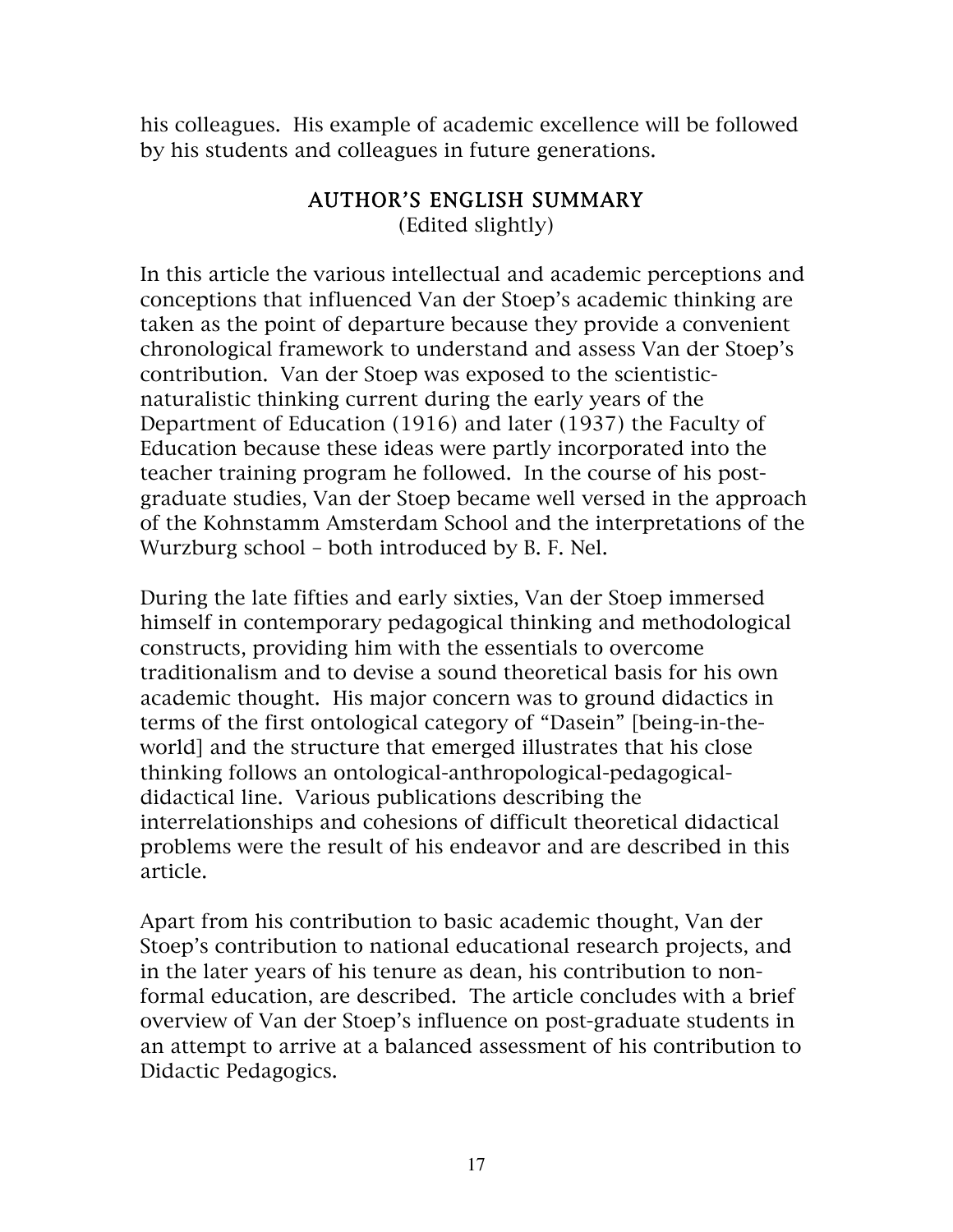## References

Ballauf, T. H. (1962): Die paedagogische Unzulaenglichkeit Biologischer Anthropologie. Essen.

Bang, R. (1968): Das gezielte Gespraech. Munich: Reinhart.

Bollnow, O. F. (1959): Existenzphilosophie und Paedagogik.Stuttgart.

Buber, M. (1962): Das dialogische Prinzip. Heidelberg.

Buytendijk, F. J. J. (no date): Het spel van mens en dier. Amsterdam: "Kosmos".

- Cronje, A. P. (1960): 'n Psigologiese foute-analyse in rekene veral ten opsigte van breuke vir St V-leerlinge aan die laerskool met spesiale verwysing na
- heelkundige didaktiek. Unpublished D. Ed. dissertation, University of Pretoria. Fink, E. (1960): Spiel als Weltzymbol. Stuttgart: W. Kohlhammer.

Fisher, H. (1955): Das freie Unterrichtgespraech. Brunsweig: Georg Westermann.

- Gous, S. J. (1969): Verantwoording van die Didaktiese-pedagogiese. Unpublished D. Ed. dissertation, University of Pretoria.
- Groenwald, A. J. (1946): Die sielkundige grondslag en praktiese toepassing van aanskouingsonderwys met spesiale verwysing na die onderwys van

Natuurstudie. Unpublished D. Ed. dissertation, University of Pretoria.

Haase, O. (1953): Uber die Gespraech. Beitraege: Westermann.

Havinga, J. F. E. (1937): Die onderwys van Geskiedenis in die Middlebare skool. Unpublished M. Ed. thesis, University of Pretoria.

Hetzer, H, (no date): Das Spiel in der Schule. Frankfurt: Atlantik Paul List.

Human Sciences Research Council. Report (1981): Teaching in the RSA. Pretoria: HSRC.

Kaufmann, L. ((1965): Formen und Losen-Einige Aspecte zur Bedeutung des Spiels. Schule und Psigologie, No. 9.

Kohnstamm, Ph. (1929): Persoonlijkheid in Wording. Haarlem.

Kohnstamm, Ph. (1952): Keur uit het Didactisch Werk van Ph. Kohnstamm. Groningen: J. B. Wolters.

Klafki, W. (1955): Das Paedagogische Problem. Studien zur Bildungstheorie und Didaktik. Weinheim.

Klafki, W. (1964): Das Paedagogische Problem des Elementaren und die Theorie der Kategorialen Bildung. Weinheim: Julius Betz.

Kruger, J. J. N. (1932): Die Onderwys van Omgewingsaardryks-kunde. Unpublished M. Ed. thesis, University of Pretoria.

Landman, W. A. (1977): Fundamentele Pedagogiek en Onderwyspraktyk. Durban: Butterworth. English translation (partial): http://www.georgeyonge.net

Langeveld, M. J. (1952): Kohnstamm. Een korte schets van zijn leven en ontwikkelingsgang. In Keur uit het didactisch werk van Ph. Kohnstamm. Groningen: J. B. Wolters.

Langeveld, M. J. (1961): Beknopte Theoretische Pedagogiek. Groningen: J. B. Wolters.

Louw, W. J. (1972): An evaluation of the responsibility of the university regarding the training of secondary school teachers. Pedagogiekstudie, No. 70, University of Pretoria.

Louw, W. J. (1973): Die skool as sosiale instelling. Pedagogisch Forum, Vol. 9.

Louw, W. J. (1975): 'n Verkenning van die snyvlak tussen die didaktiese en

sociopedagogiek. S. A. Tydskrif vir die Pedagogiek, Vol. 9, No. 1.

Mentz, H. C. (1980): (History of) Didaktiese Pedagogiek. Pedagogiekjoernaal, Vol. 1, No. 2 (Jubilee Issue). English translation: http://www.georgeyonge.net

Moor, P. (1962): Die Bedeutung des Spiels in der Erziehung. Bern: Hans Huber.

Phipps, I. M. (1933): Visual Education. Unpublished D. Ed. dissertation, University of Pretoria.

Russel, A. (1965): Das Kinderspiel. Munich: C. H. Beek.

Scheuerl, H. (1954): Das Spiel. Weinheim: Julius Beltz.

Sonnekus, M. C. H. (1955): 'n Ondersoek na die gebruik van enkele tegnieke van die